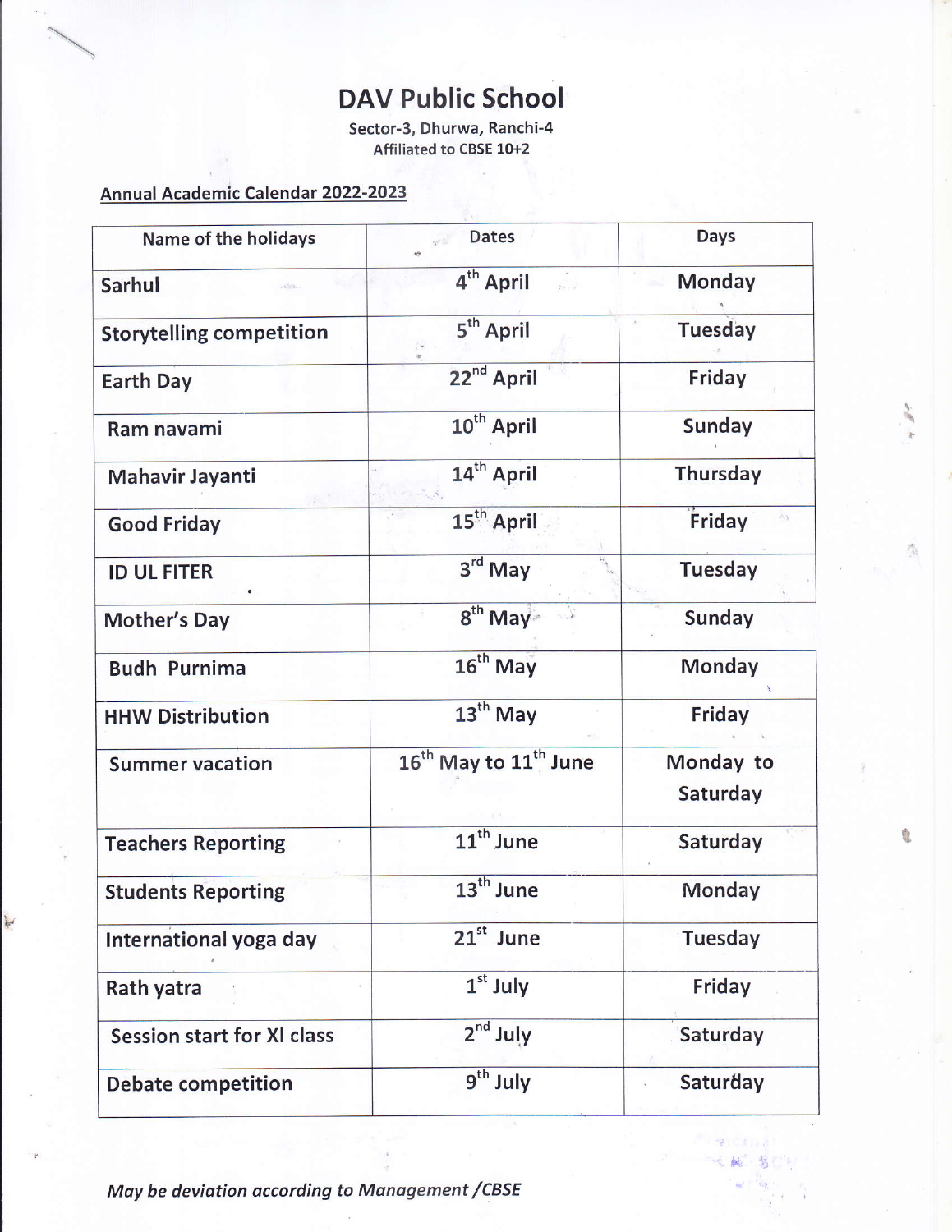# DAV Public School

Sector-3, Dhurwa, Ranchi-4 Affiliated to cBsE 10+2

#### Annual Academic Calendar 2022-2023

 $\mathcal{C}$ 

t

| <b>Bakrid</b>                                              | 11 <sup>th</sup> July                                          | <b>Monday</b>       |
|------------------------------------------------------------|----------------------------------------------------------------|---------------------|
| Art & craft competition                                    | $16th$ July                                                    | Saturday            |
| <b>Speech competition</b>                                  | 23rd July                                                      | Saturday            |
| PT I (I to X)                                              | 4 <sup>th</sup><br>August to 11 <sup>th</sup><br><b>August</b> | Monday to<br>Monday |
| <b>Muharam</b>                                             | 9 <sup>th</sup> August                                         | Tuesday             |
| Rakhi competition                                          | 10 <sup>th</sup> August                                        | Wednesday           |
| Raksha Bandhan                                             | 11 <sup>th</sup> August                                        | Thursday            |
| Independence day                                           | 15 <sup>th</sup> August                                        | Monday              |
| Janmastmi Celebration                                      | 18 <sup>th</sup> August                                        | Thursday            |
| Janmastmi                                                  | 19 <sup>th</sup> August                                        | <b>Friday</b>       |
| <b>Teacher's Day</b>                                       | 5 <sup>th</sup> September                                      | Monday              |
| <b>Karma</b>                                               | 6 <sup>th</sup> September                                      | <b>Tuesday</b>      |
| <b>Half yearly Exam</b>                                    | 14 <sup>th</sup> September to 21 <sup>st</sup><br>September    | Wednesday           |
| <b>Science &amp; craft Exhibition</b><br>/Viswa karma Puja | 17 <sup>th</sup> September                                     | Saturday            |
| <b>PTM</b>                                                 | 28 <sup>th</sup> September                                     | Wednesday           |
| Gandhi Jayanti                                             | $2nd$ October                                                  | Sunday              |

 $^{\circ}$ 

 $k_{\rm B}$ 

鹰

May be deviation according to Management / CBSE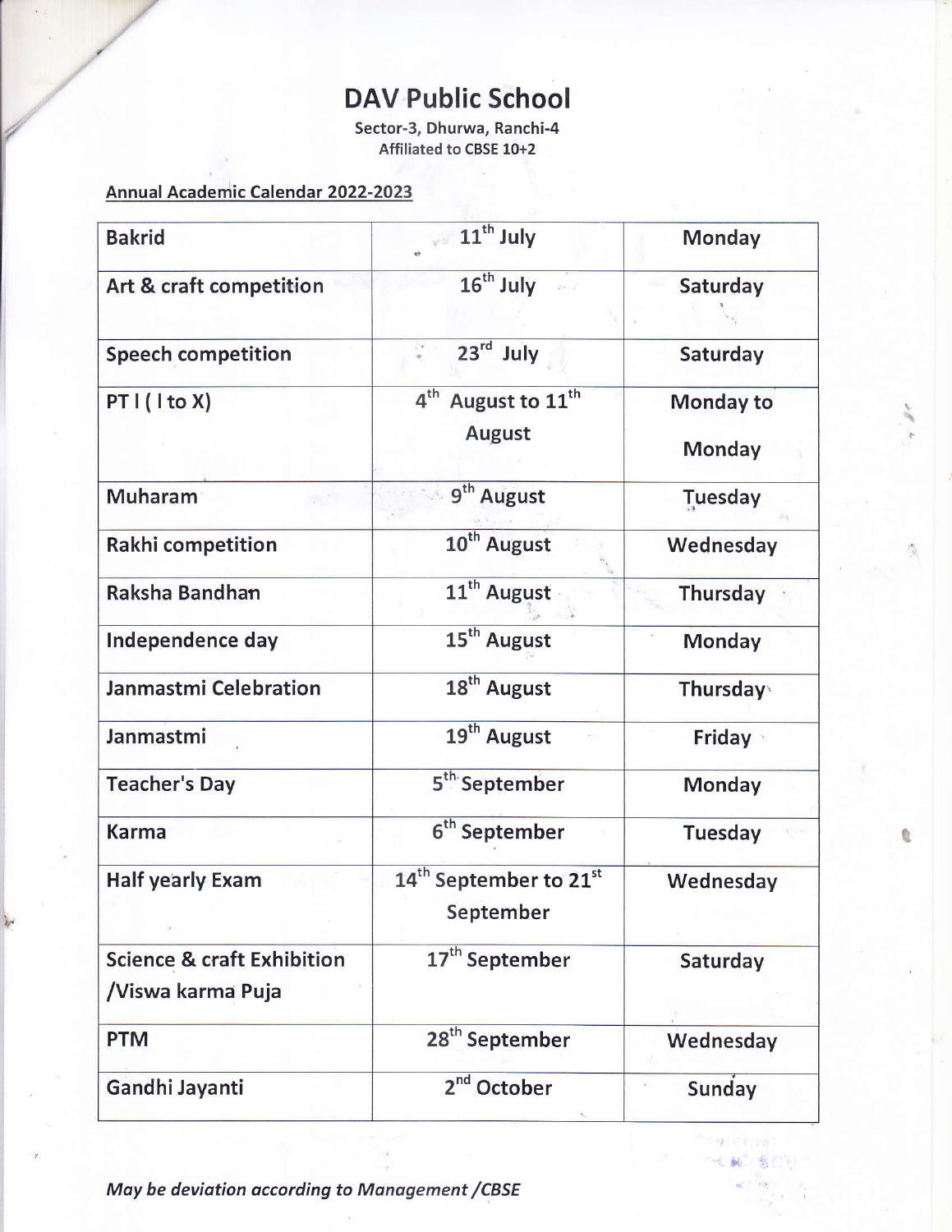# DAV Public School

Sector-3, Dhurwa, Ranchi-4 Affiliated to cBsE 10+2

#### Annual Academic Calendar 2022-2023

| Durga Puja                       | 30 <sup>th</sup> September to 5 <sup>th</sup><br>October | <b>Friday to</b><br>Wednesday |
|----------------------------------|----------------------------------------------------------|-------------------------------|
| <b>Drawing competition</b>       | 8 <sup>th</sup> October                                  | Saturday                      |
| <b>Quiz competition</b>          | 13 <sup>th</sup> October                                 | Thursday                      |
| Diya making competition          | 21 <sup>st</sup> October                                 | Friday                        |
| Rangoli competition              | 22 <sup>nd</sup> October                                 | Saturday                      |
| <b>Diwali</b>                    | 24 <sup>th</sup> October                                 | Monday                        |
| <b>Bhai duj</b>                  | 26 <sup>th</sup> October                                 | Wednesday                     |
| Chat puja                        | 30 <sup>th</sup> October to 31st                         | <b>Sunday to Monday</b>       |
|                                  | October                                                  |                               |
| <b>Badminton competition</b>     | 3 <sup>rd</sup> November                                 | Saturday                      |
| Gurunanak Jayanti                | 8 <sup>th</sup> November                                 | Tuesday                       |
| <b>Essay writing competition</b> | 17 <sup>th</sup> November                                | Thursday                      |
| Birsha Munda Jayanti             | 15 <sup>th</sup> November                                | <b>Tuesday</b>                |
| PTII (I to X)                    | 21 <sup>st</sup> November to 28 <sup>th</sup>            | Monday to                     |
|                                  | November                                                 | Monday                        |
| Practical Exam& practical        | 2 <sup>nd</sup> Dec to 7 <sup>th</sup> Dec               | Friday to                     |
| submission                       |                                                          | Wednesday                     |
| Pre board I (X & XII)            | 7 <sup>th</sup> Dec. to 13 <sup>th</sup> Dec.            | Wednesday                     |
|                                  |                                                          | <b>To Tuesday</b>             |

6,

 $k_{\rm H}$ 枣

May be deviation according to Management / CBSE

t,